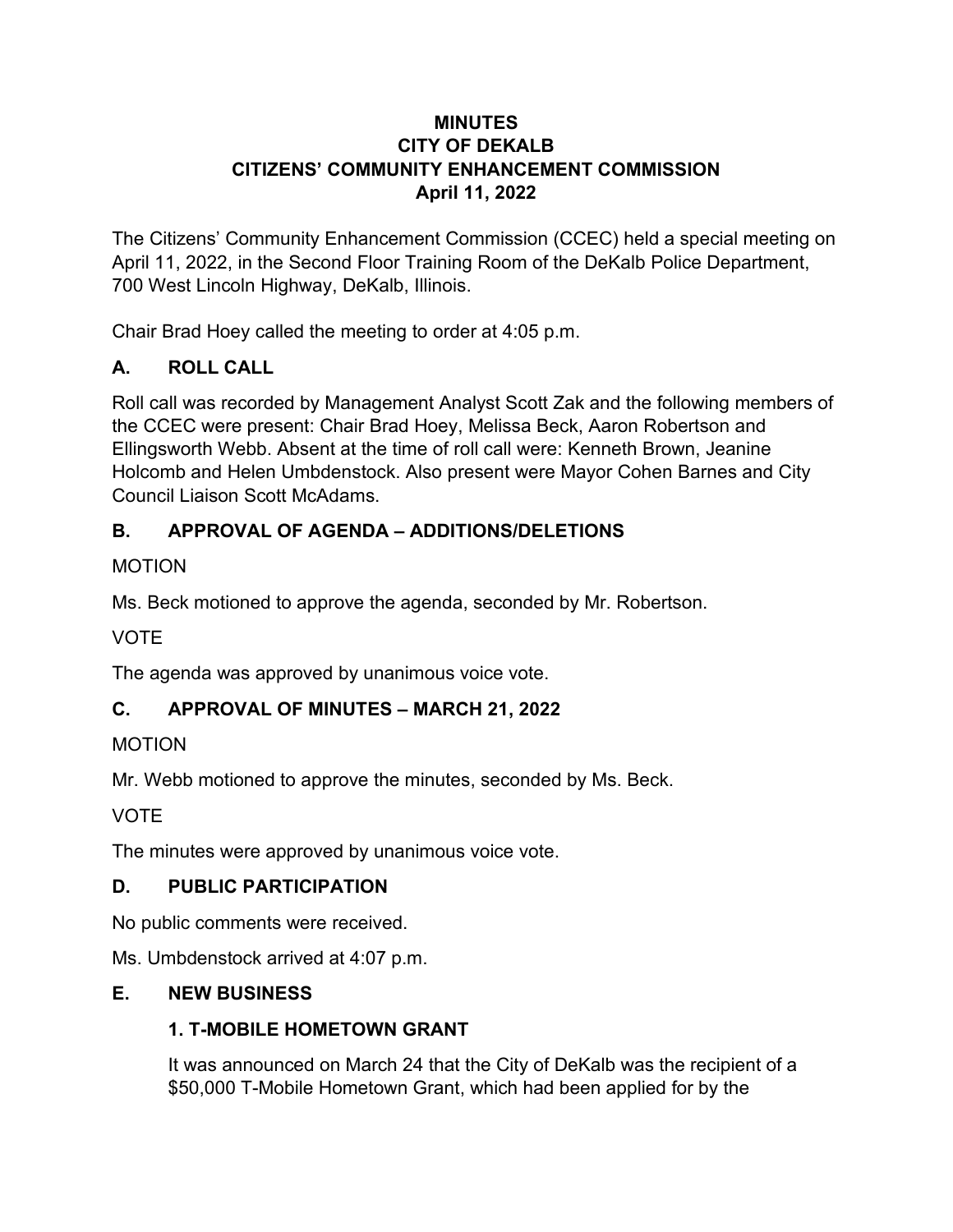Commission. Chair Hoey said the \$50,000 can go a long way or it can go very quickly. He said setting a cap on the amount the Commission will award to a single project would let the artist know how much additional funding they need to secure. He suggested a cap of \$10,000. Mr. Webb noted the City's public mural ordinance provides a match for half of a project's cost.

Ms. Beck asked if the Commission will be seeking artists or waiting for them to come forward. Chair Hoey noted Mr. Robertson knows a famous Mexican muralist, Eskat, that the Commission could contact or a request for proposals could be done.

Mr. Brown joined the meeting at 4:18 p.m.

Mr. Zak explained painting or wrapping utility boxes, which the Commission has discussed in the past, could be one of the art projects done by the community as required in the grant agreement. A mural in the Union Pacific (UP) underpass along the Kishwaukee Bike Path would be another community option; although, Mayor Barnes notes UP's permission would be needed.

Resident Michael Embry said the north side of the Plaza DeKalb building would be the perfect canvas for the previously discussed veterans' mural. Mayor Barnes said he is also planning a Huskie pride mural for the UP underpass on Annie Glidden Road.

The Huskie pride mural has been estimated at \$20,000. Chair Hoey did not support putting 1/3 of the grant money towards one project. He said the grant money could be used to show support for a project and that support could be used to attract grants and corporate sponsors.

Alderman McAdams said projects could be brought to the City Council and encouraged bringing specific ideas.

Ms. Umbdenstock suggested a chalk art competition as a project to expose people to what's available in DeKalb.

Mayor Barnes said College of Visual and Performing Arts Dean Paul Kassel is excited about the Huskie pride mural and he will continue conversations with Kassel.

Mr. Webb said after years of discussions by the Commission, he wants to get something done.

Mr. Embry said starting soon on the veterans' mural will spur interest and donations. Chair Hoey said the veterans' mural is green-lighted. Mr. Robertson said rain will impact the time it takes to complete the mural, but it will take two to three months. If the mural is started in late Spring, Chair Hoey noted it could be completed by mid-fall with a dedication on Veterans Day. Mayor Barnes noted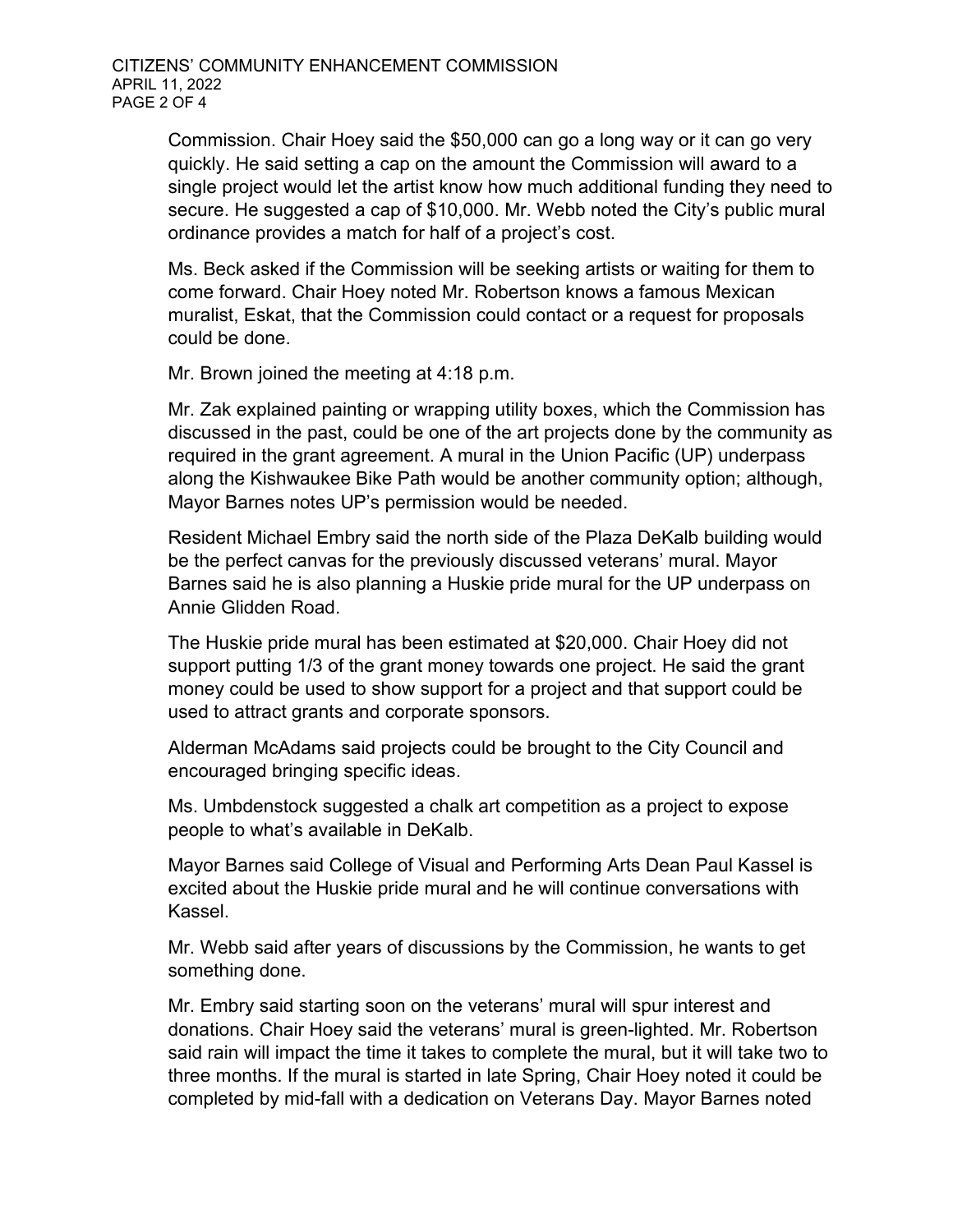the owner of Plaza DeKalb, John Pappas, will need to approve the design. Mr. Embry noted 9/11 could also be the target date.

It was agreed that Mr. Robertson would reach out to potential artists for the veterans' mural. Chair Hoey said at the same time the veterans' mural is announced, the Commission would also announce it is looking for other artists and locations. He said if the veterans' mural is a large-scale project, additional funding may be required.

## **2. UTILITY BOX PAINTING**

Mr. Zak presented an outline for a utility box mural program that would use three City-owned boxes downtown. City staff had preferred painting the boxes over applying vinyl wraps since the wraps can be peeled off by vandals; however, Mayor Barnes said the wraps are very difficult to remove and the Commission should solicit both painting and wrap idea so as not to slow down the program.

Chair Hoey noted wraps will come with a cost from a private company. A cost estimate will be sought on the work.

## **F. OLD BUSINESS**

## **1. LET'S MOVE TO THE MUSIC**

Ms. Umbdenstock said the donations towards the initiative are in an account with the Egyptian Theatre and those interested in donating will have until May 1. Ms. Umbdenstock plans to promote the program on local radio and noted the Lincoln Inn will have NIU students perform during Mother's Day. Chair Hoey suggested contacting WLBK, WDKB and WNIJ for promotions. Ms. Beck suggested putting up a sign during performances could draw people to a website to make donations.

## **2. DOWNTOWN PLANTERS PROGRAM**

Ms. Beck reported the community planting day, during which participating businesses will plant flowers downtown, has been set for May 21 at 9 a.m.

## **3. PUBLIC ARTS WEBSITE**

Chair Hoey shared the website is not yet completed. He said the NIU 40tude group was contacted after the Commission's last meeting and directed to create a full public arts website instead of a webpage solely for Paint-A-Plug.

## **G. ADJOURNMENT**

MOTION

Mr. Webb motioned to adjourn the meeting, seconded by Mr. Brown.